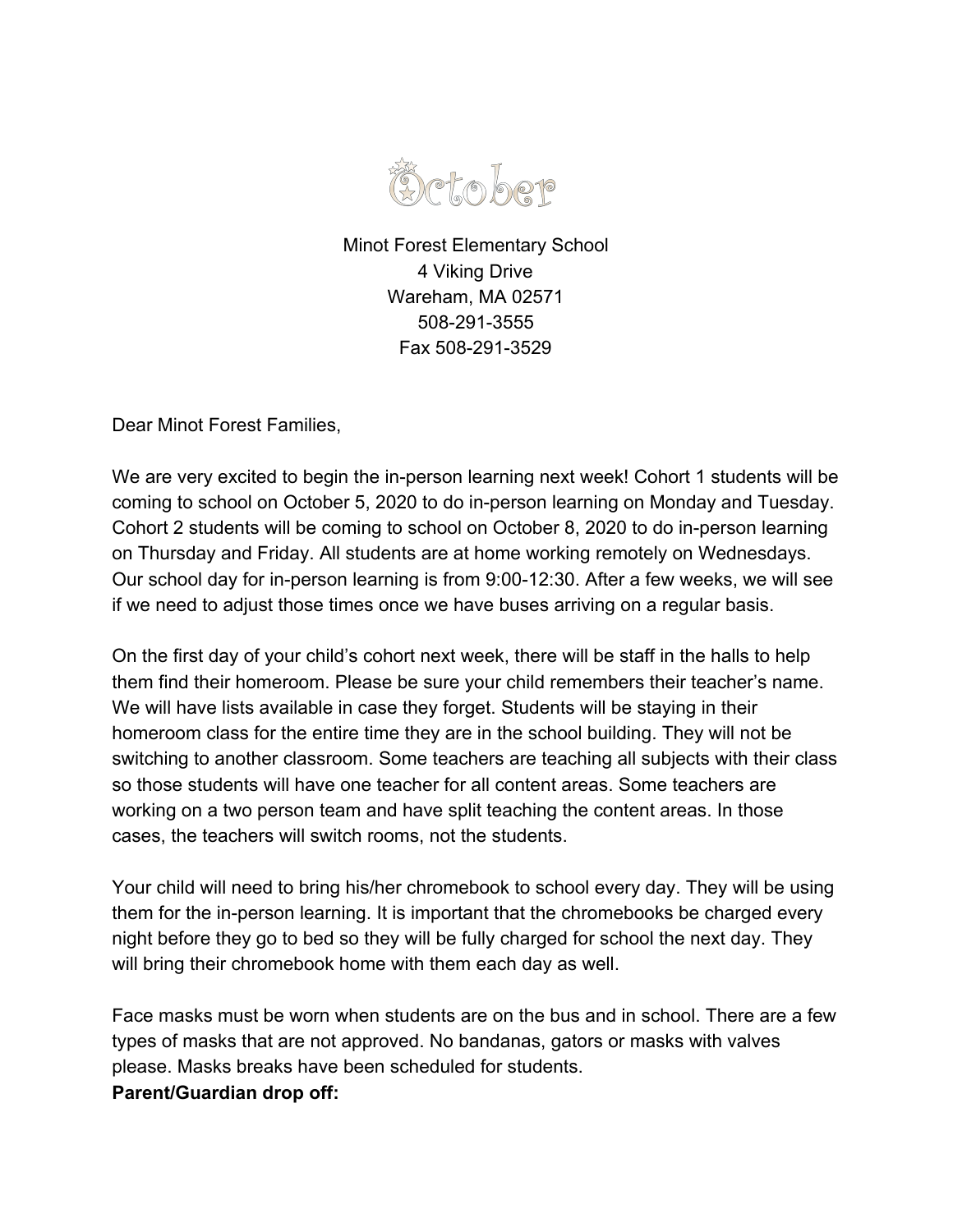Between 8:40 A.M. and 8:55 A.M., all parents/guardians who are dropping off their child will drive into the Town Hall parking lot and will drop off their child at the auditorium/gymnasium door #9. If you arrive before 8:40 AM and staff are not outside, you will have to park in a parking space. Once staff come outside, and not before then, you can drive down into the oval for the quick drop and go. Your child will need to be ready to exit the car quickly. This means their face mask must already be on, good-byes have been said, and they have their backpack all ready. If possible, we prefer they exit the right side of the car. **Please stay in line and wait for the car in front of you to leave before you pull away. We will not allow cars to pull around the left side to pass as this is a safety issue for students who may need to exit the left side of the car.** Once your child has exited the car, you will drive through the parking lot and leave near the Multi Service Center. If you prefer to walk your child to the door, please park in a parking space, you and your child with masks on can walk to the door where you will say a quick goodbye.

All large buses will unload at the front entrance to the middle school. Special education buses will unload down the alley near the football field.

Any student being dropped off after 8:55 A.M. will be considered tardy and must use the main entrance to the school. Cars cannot enter the front oval when buses are unloading. Please park across the street and walk your child to the front door if buses are there. If they are not there, you can pull up to the front entrance and your child can enter the front door, with their mask on, to get a tardy slip from the office window. Adults do not need to walk them in.

## **Parent/guardian pick up:**

Teachers need to know on the first day who is going to be a parent/guardian pick up. In order to save time on the busy first day, you can email your child's teacher now, with a copy to Ms. McGraw [tmcgraw@wareham.k12.ma.us](mailto:tmcgraw@wareham.k12.ma.us). Ms. McGraw is setting up the student pick-up list now. If you are picking up your child every day, you can write one note stating that and list all possible people who can pick up your child. This list is different than the emergency list of people on the registration form. If your child is normally a bus student, you can email your child's teacher first thing in the morning if you need to pick them up at the end of the school day, with a copy to Ms. McGraw. If you don't have access to email, you can write a note on paper. Student pick-up will take place before bus dismissal at **12:20** P.M. Please park in the Town Hall parking lot and walk over with your mask on to doors #8 and #9. Please keep to 6 feet social distancing. You will give your name and your child's name to the duty staff. They will